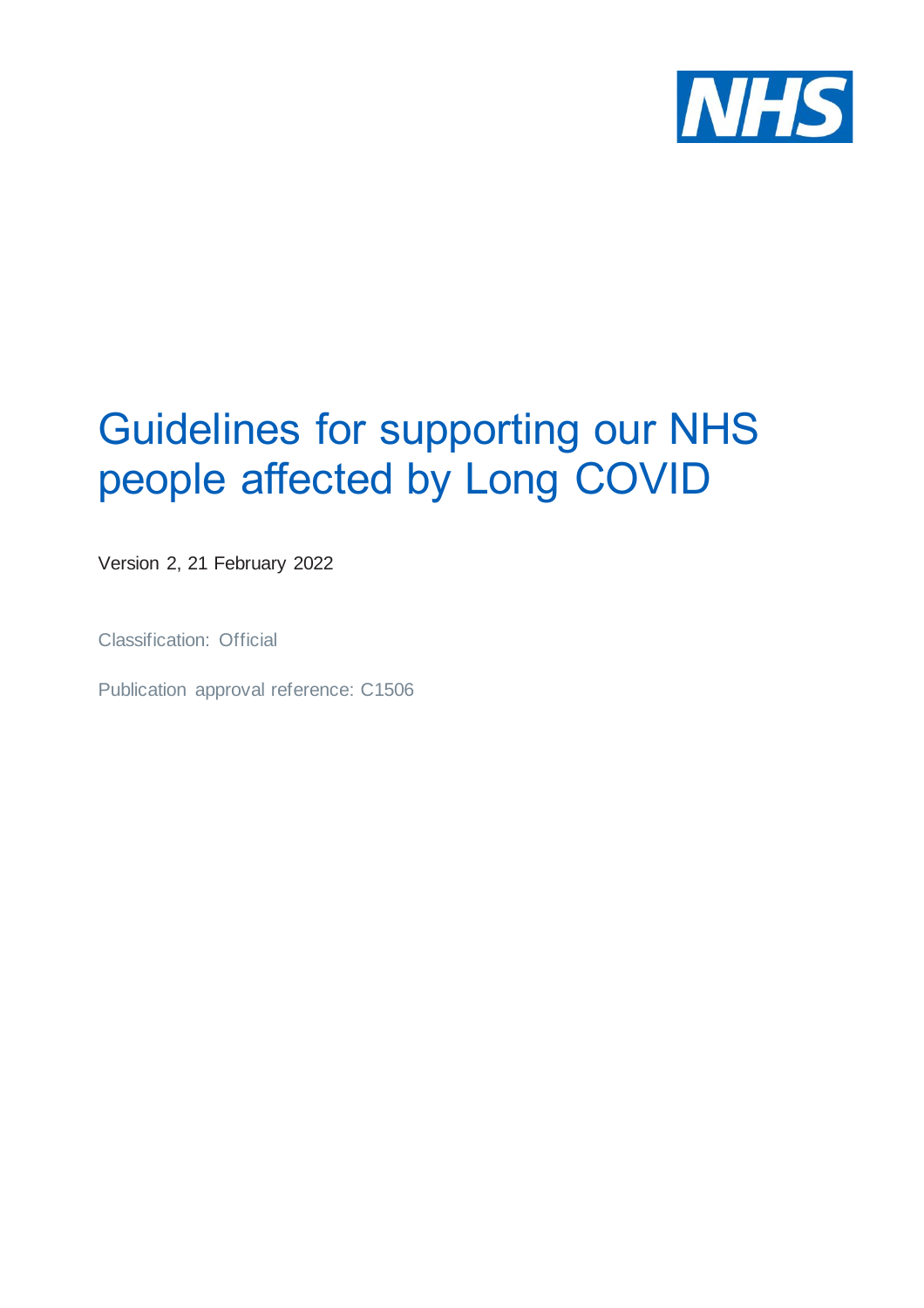# **Contents**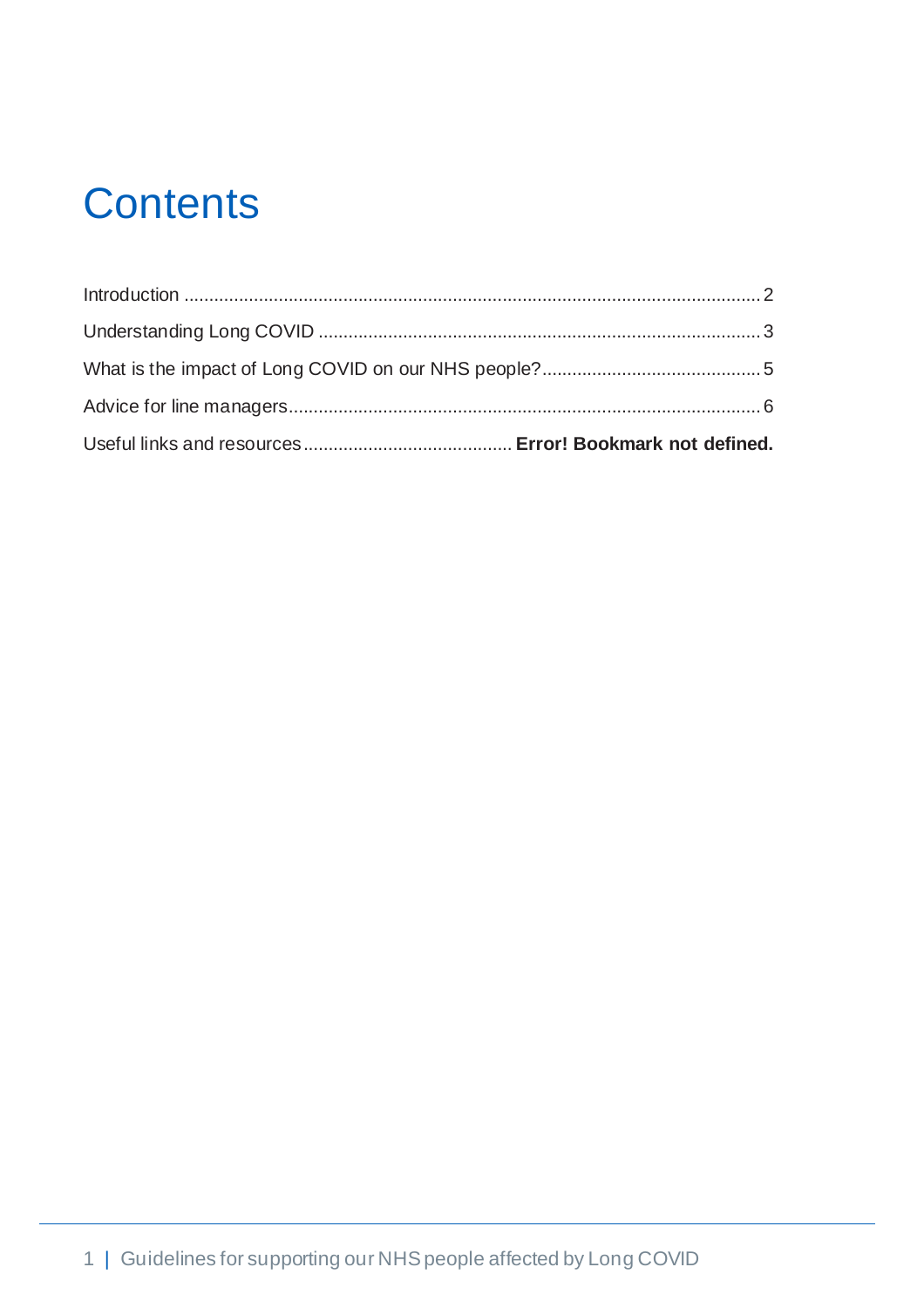### **Introduction**

Many of our NHS colleagues contracted COVID-19 during the pandemic. The time it takes for each individual to recover is different for everybody, and while many people feel better within a few days or weeks and most will make a full recovery within 12 weeks, for some colleagues the symptoms can last longer.

The National Institute for Health and Care Excellence (NICE) defines 'long COVID' as the term commonly used to describe signs and symptoms that continue or develop after acute COVID-19. It includes both ongoing symptomatic COVID-19 (from 4 to 12 weeks) and post‑COVID‑19 syndrome (12 weeks or more).

As the impact of Long COVID is still very new and we are continuing to learn more about the condition every day, these guidelines have been drafted to help our NHS line managers and leaders understand what Long COVID is and how they can support colleagues who are experiencing its symptoms. These guidelines include information about what Long COVID is, advice on HR elements such as sick pay and how to record Long COVID-related absence, as well as practical tips on the benefits of having regular health and wellbeing conversations with your teams to talk about Long COVID and reasonable adjustments that might need to be made to support colleagues to return to work.

The information contained in these guidelines is correct as of 22 February 2022. These guidelines were developed by the Health and Wellbeing Team at NHS England and NHS Improvement, with support from a Task and Finish Group comprising members of other national organisations such as the Department of Health and Social Care (DHSC), Health Education England (HEE) and NHS Employers, as well as internal colleagues from relevant teams and regional roles. The membership also included NHS colleagues with lived experience of Long COVID who were willing to share their experience of seeking support.

Given the pace at which guidance is evolving, the national Health and Wellbeing Team will review these guidelines on a six-weekly basis to ensure the advice is updated regularly and correct. There is further work to do to understand the support offer to primary care colleagues and we will ensure that the review of the guidelines reflects this going forward.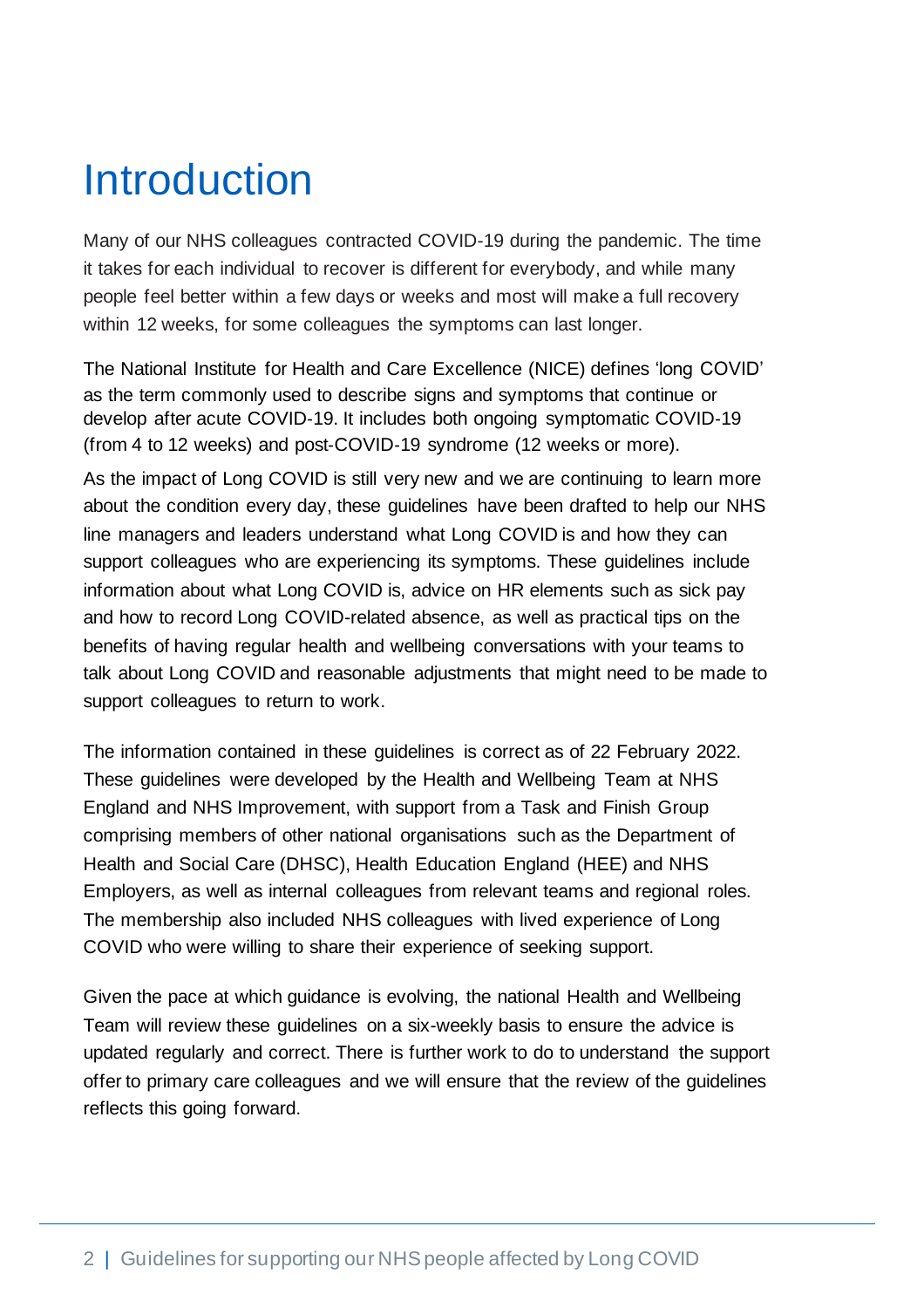# Understanding Long COVID

### What is Long COVID?

Long COVID is a term to describe the effects of COVID-19 that continue for weeks or months beyond the initial illness. NICE defines Long COVID as signs and symptoms that continue or develop after acute COVID-19. It includes both ongoing symptomatic COVID-19 from 4 to 12 weeks and post-COVID-19 syndrome lasting for more than 12 weeks. The World Health Organization (WHO) defines Long COVID as "symptoms that last for at least two months and cannot be explained by an alternative diagnosis", occurring in individuals with a history of probable or confirmed SARS CoV-2 infection, usually three months from the onset.

The latest [update](https://www.ons.gov.uk/peoplepopulationandcommunity/healthandsocialcare/conditionsanddiseases/bulletins/prevalenceofongoingsymptomsfollowingcoronaviruscovid19infectionintheuk/6january2022) from the Office of National Statistics notes that as of 6 January 2022, an estimated 1.3 million people living in private households in the UK (1.9% of the population) were experiencing self-reported Long COVID (symptoms persisting for more than four weeks after the first suspected coronavirus infection that were not explained by something else). This figure has increased from 1.1 million (1.7%) as of 5 September 2021, reflecting sustained increased COVID-19 infection rates in August 2021. It is anticipated that given the high infection rates with Omicron, a large number of people, including our NHS colleagues, will continue to develop Long Covid for some time yet.

More than a third (35%) of the above patients stated they were experiencing Long COVID symptoms more than a year after their first suspected infection, and almost two thirds (65%) said their symptoms limited their daily activities.

#### What are the symptoms of Long COVID?

Long COVID is associated with a wide range of different symptoms that can impact physical, psychological and cognitive health, for patients of all age groups. It is likely that some colleagues who experience symptoms of Long COVID may return to work and shortly need further time off if symptoms reoccur. Symptoms will be different for everyone, and line managers are encouraged to recognise this and support colleagues on an individual basis.

The NHS [guidelines](https://www.nhs.uk/conditions/coronavirus-covid-19/long-term-effects-of-coronavirus-long-covid/) advise that common symptoms of Long COVID can include:

• extreme tiredness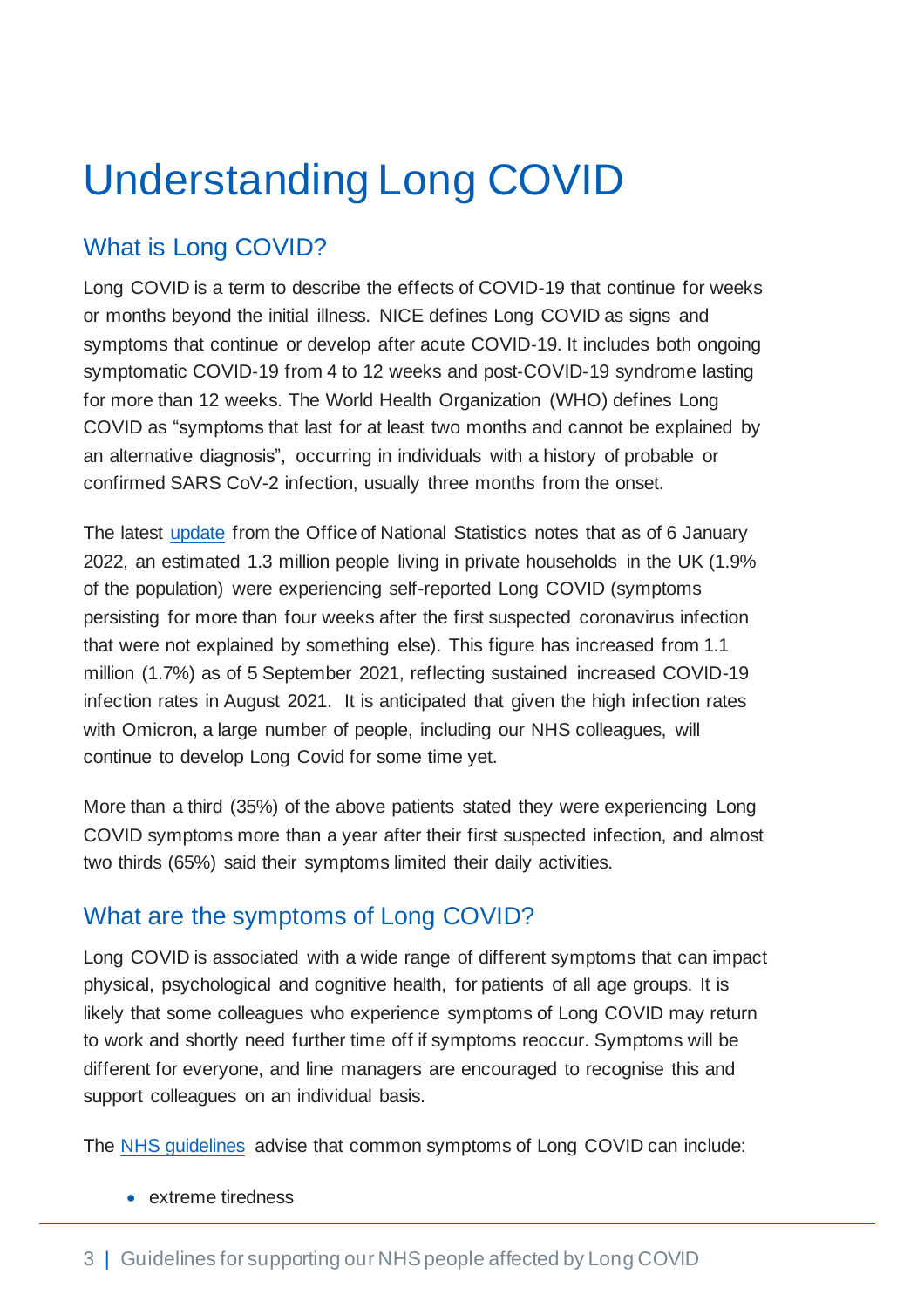- dizziness
- shortness of breath, heart palpitations, chest pain or tightness
- problems with memory and concentration ('brain fog')
- difficulty sleeping
- a high temperature
- changes to taste and smell
- pins and needles
- tinnitus or earache
- joint pain
- depression and anxiety

Whilst the above list outlines the common symptoms that patients with Long COVID may experience, it is worth noting that there are likely to be additional and new symptoms as this disease emerges. Colleagues may also experience persistent, unexplained symptoms that are not diagnosed as Long COVID until a year or more later after medical care is sought.

One of the largest studies completed to date, undertaken by [University](https://www.ucl.ac.uk/news/2021/jul/identification-over-200-long-covid-symptoms-prompts-call-uk-screening-programme) College [London,](https://www.ucl.ac.uk/news/2021/jul/identification-over-200-long-covid-symptoms-prompts-call-uk-screening-programme) identified 200 symptoms affecting 10 organ systems in people with Long COVID, at higher levels than in people who were fully recovered. They included hallucinations, insomnia, hearing and vision changes, short-term memory loss and speech and language issues. Other studies have reported gastrointestinal and bladder problems, changes to periods and skin conditions. The severity of these symptoms varies, but many sufferers have been left unable to perform tasks like showering or grocery shopping; some may even experience communication problems such as word-finding difficulties (aphasia).

For those who wish to learn more about Long COVID, HEE has developed an online learning module available through the e-Learning for Healthcare (eLfH) website: [www.e-lfh.org.uk.](http://www.e-lfh.org.uk/)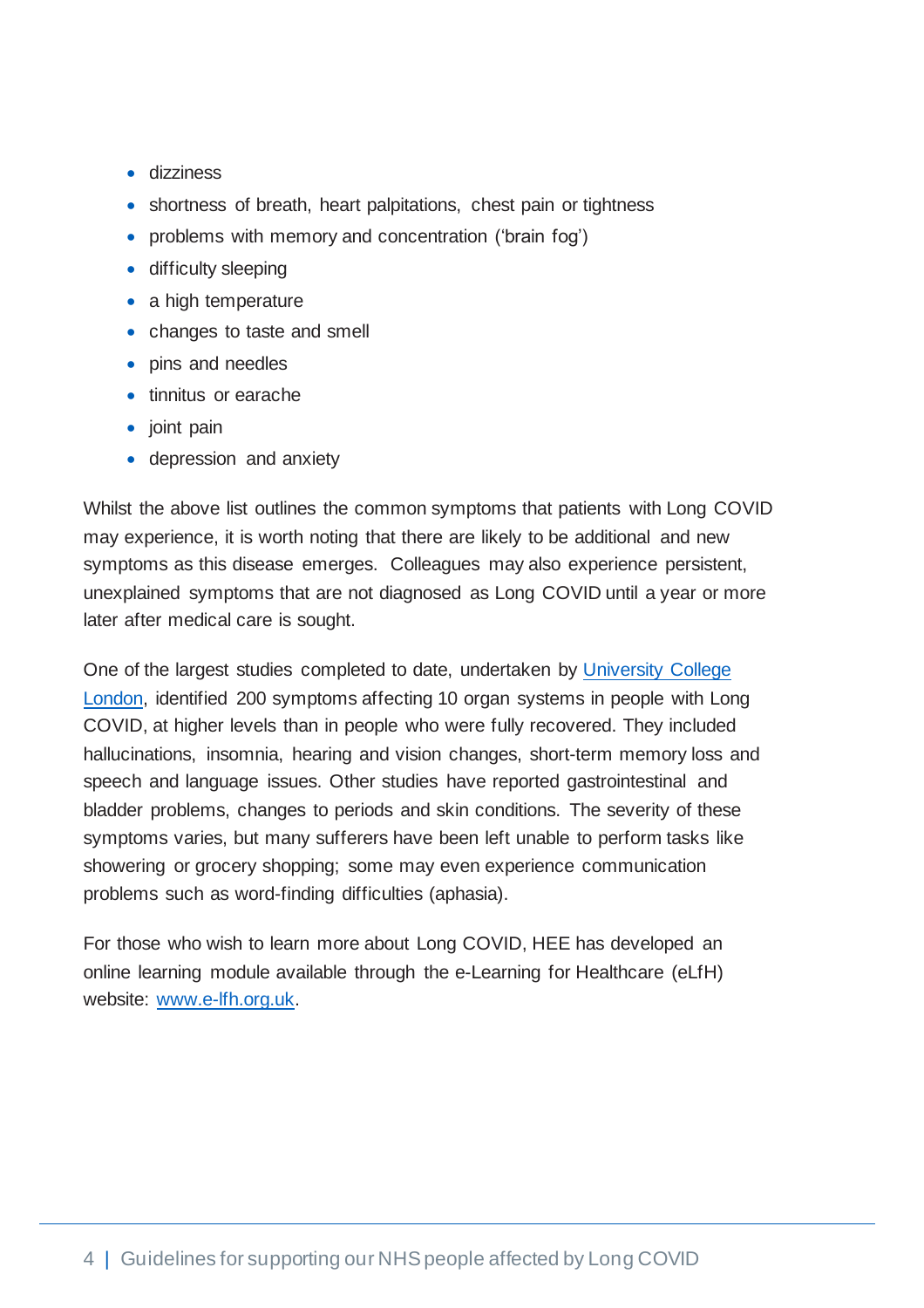## What is the impact of Long COVID on our NHS people?

As of 18 May 2021, estimates by the Office of National Statistics (ONS) suggest that approximately 122,000 healthcare workers and 31,000 social care workers are self-reporting symptoms of Long COVID, however this data is not inclusive of the full NHS workforce and excludes roles such as agency staff and those working within primary care.

These figures show that Long COVID is having a significant effect on our workforce, service delivery and recovery at an individual, organisational and healthcare system level. Colleagues absent from work, especially those absent for long periods of time, will likely require additional organisational support both while on leave, and when returning to work. Line managers will need to work with their local HR teams and occupational health teams to consider flexible approaches and reasonable adjustments that support their colleague's wellbeing and ability to return. This could, for example, include understanding when a phased return would be appropriate, and how to approach this.

#### What is the purpose of these guidelines?

These guidelines have been drafted to help our NHS line managers and leaders understand what Long COVID is and how they can support colleagues who are experiencing symptoms of Long COVID. These guidelines include details on what Long COVID is, advice on HR elements, such as sick pay and how to record Long COVID related absence, as well as practical tips on the benefits of having regular health and wellbeing conversations with your teams to talk about Long COVID and reasonable adjustments that might need to be made to support colleagues to return to work. Colleagues who are personally experiencing symptoms of Long COVID may also find it helpful to read these guidelines.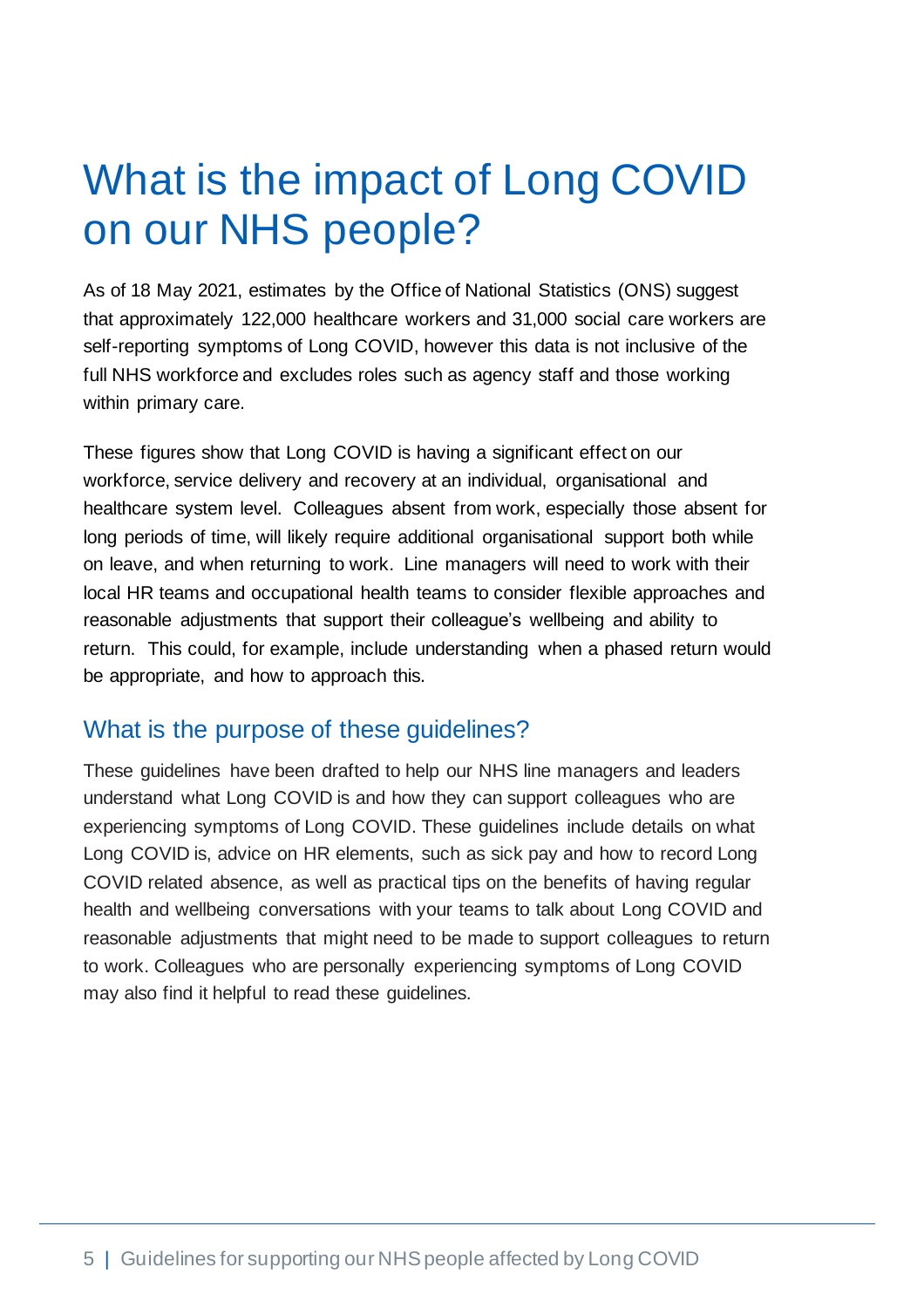## Advice for line managers

#### How can I support a colleague who is experiencing symptoms of Long COVID?

Recovering from Long COVID can be a lengthy process and colleagues will need to be supported to recover at their own pace. All line managers are therefore encouraged to read about the varying symptoms of Long COVID and acknowledge that this can affect colleagues in different ways.

Long COVID is considered an illness with a complex recovery (this can sometimes be referred to as a 'non-linear recovery'), which means it is likely that relapses will occur. Some colleagues might return to work when feeling better or able to perform their duties, and shortly need to take time off again when symptoms return or affect their ability to work. The recovery process will be different for each colleague, and therefore line managers are encouraged to support colleagues on a one-to-one basis, seeking to understand and respect their experience of Long COVID.

If you are supporting someone who has returned to work after taking time off due to Long COVID, we would encourage you to:

- Offer regular health and wellbeing conversations to check in and see how colleagues are feeling.
- Use these health and wellbeing conversations to discuss whether it would be helpful to consider any reasonable adjustments to their working pattern, for example asking if working flexibly would support them to adjust back into the workplace.
- Link in with local occupational health and wellbeing services (where available) to understand how they can support your colleague.
- Share details of the wellbeing support available to [colleagues,](https://www.england.nhs.uk/supporting-our-nhs-people/support-now/staff-mental-health-and-wellbeing-hubs/) including mental health hubs, local NHS services and the national support offer.
- Encourage attendance at local or national Long COVID support groups and peer networks to meet others who are experiencing similar symptoms. Colleagues can find details of these groups through their local GP or through Your COVID [Recovery](https://www.yourcovidrecovery.nhs.uk/) (YCR).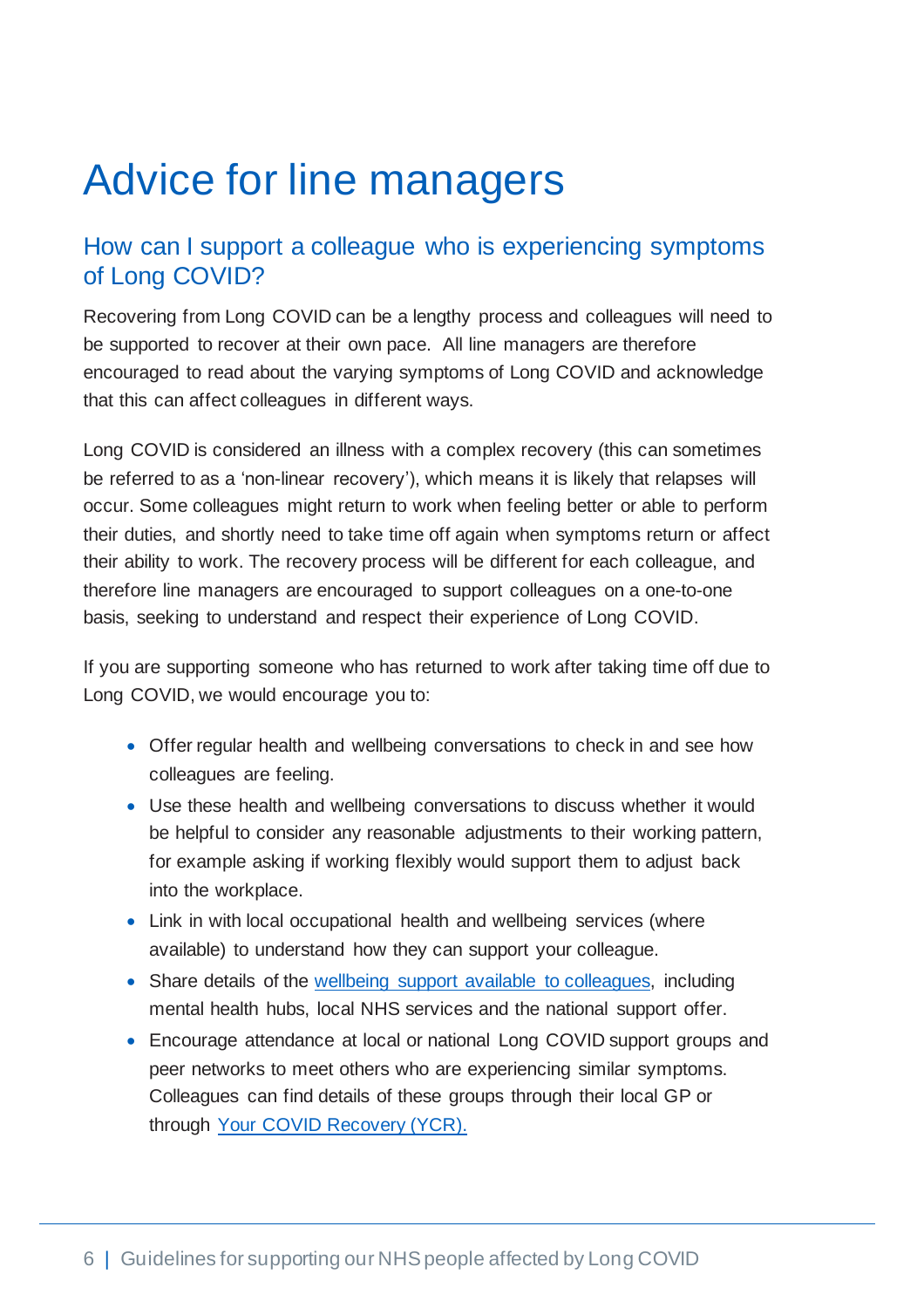• Read the quidance produced by Unison to consider best practice in supporting colleagues experiencing Long COVID, as well as the [guidance](https://www.fom.ac.uk/covid-19/guidance-for-managers-and-employers-on-facilitating-return-to-work-of-employees-with-long-covid) published by the Faculty of Occupational Medicine, aimed at managers and employers to assist them in facilitating the return to work of people who may find this difficult because of Long COVID.

Feeling confident and able to talk to your colleagues about their wellbeing is key to supporting those affected by Long COVID (and in supporting all your colleagues in general). Line managers across the NHS can access free training in having safe and effective wellbeing conversations and can then use wellbeing conversations as an opportunity to explore how your colleague is feeling, and whether they need any further support. If you are feeling unsure about how to have a wellbeing conversation, and how to approach the subject, the national training programme can be accessed [here.](https://www.england.nhs.uk/supporting-our-nhs-people/support-now/having-safe-and-effective-wellbeing-conversations/)

#### What health and wellbeing support is available for those affected by Long COVID?

Many people reporting Long COVID symptoms were not admitted to hospital during the acute phase of their infection. Many will self-manage or access self-support directly (without a referral), such as the online information and guidance platform Your COVID [Recovery](https://www.yourcovidrecovery.nhs.uk/) (YCR).

Anyone concerned that they might have Long COVID, that is not improving as expected, should seek advice and support from their general practice. Their GP team will be able to assess them and may offer a range of tests that are tailored to their individual signs and symptoms. This will help to rule out acute or lifethreatening complications and confirm if symptoms are likely to be caused by Long COVID or a new, unrelated diagnosis. If appropriate, they may refer them to a Post COVID service.

The NHS has a range of support offers and services available to NHS colleagues to support with their overall health and wellbeing, which includes support for those with the varying symptoms of Long COVID. All the following national support offers are available to NHS colleagues in all roles, both clinical and non-clinical, and including those working in secondary and primary care. These national support offers include: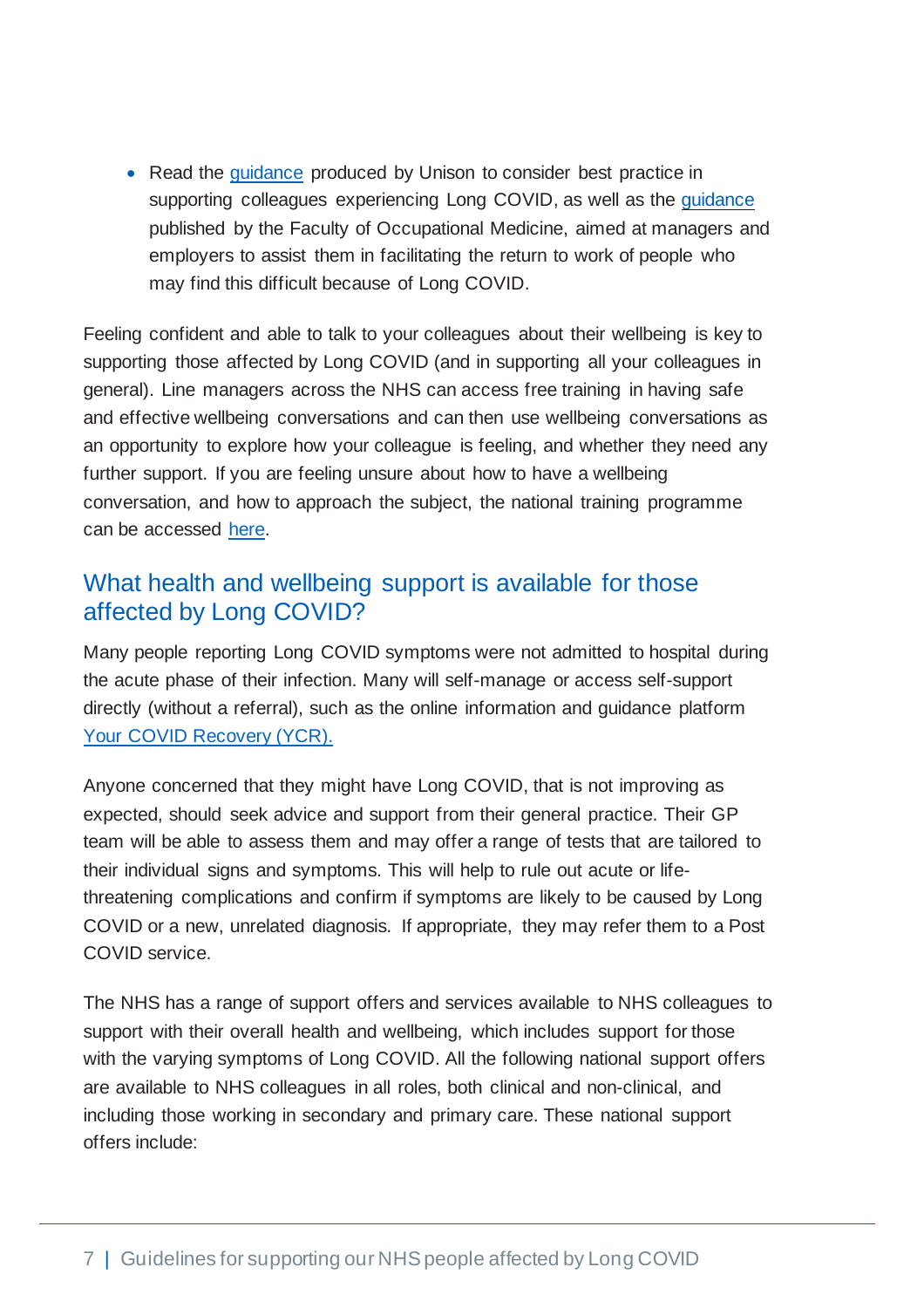- Colleagues can seek a referral to their local Post COVID service via their GP. The 90 NHS post-COVID assessment clinics are available nationwide and can offer physical, cognitive, psychological assessments, along with vocational rehabilitation for those who need it, with the aim of providing consistent services for people with Long COVID.
- Access to a range of health and wellbeing offers through the national support programme, including free access to a range of health and wellbeing apps, talking therapies through the Samaritans helpline and a range of coaching and counselling offers. All these offers can be accessed via [england.nhs.uk/people.](http://www.england.nhs.uk/people)
- Access to online information and guidance through Your COVID [Recovery](https://www.yourcovidrecovery.nhs.uk/) [\(YCR\).](https://www.yourcovidrecovery.nhs.uk/)
- NHS colleagues who are also experiencing mental health symptoms can seek a rapid clinical assessment through one of the 40 system-wide [mental](https://www.england.nhs.uk/supporting-our-nhs-people/support-now/staff-mental-health-and-wellbeing-hubs/) health and [wellbeing](https://www.england.nhs.uk/supporting-our-nhs-people/support-now/staff-mental-health-and-wellbeing-hubs/) hubs in place to provide proactive outreach and assessment services, including rapid clinical assessment and supported onward referral to mental health services and psychological support where needed. Colleagues can self-refer or seek a referral to their local mental health and wellbeing hub through their line manager.

Many colleagues working across the NHS will also have access to occupational health and wellbeing services and local employee assistance programmes (EAPs) through their employing organisations. It is likely that referral into occupational health and wellbeing services will need to be via a line manager, but access to EAPs is often direct.

To note, the delivery of occupational health and wellbeing services and local EAP services will vary for those working within primary care, and line managers and leaders within primary care are encouraged to check with their local clinical commissioning group (CCG) or primary care network clinical director to understand what is available.

#### How should I record Long COVID sickness absence?

For organisations who use the NHS Electronic Staff Record (ESR) as a method to record sickness absence, Long COVID related sickness absence should be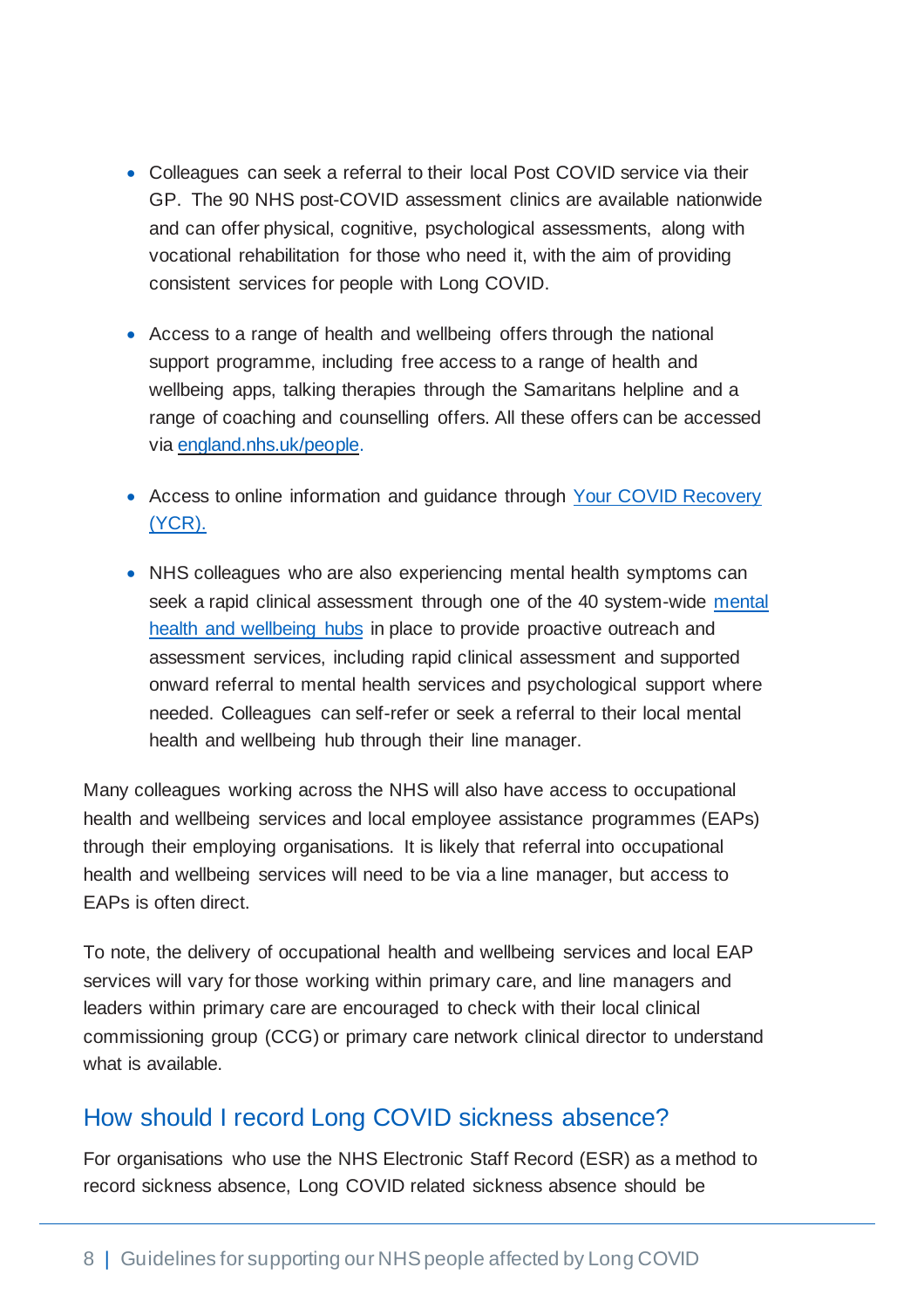recorded as an episode of sickness with the most appropriate reason for absence selected (for example respiratory problems). Under the related reason field, 'Coronavirus (COVID-19)' would need to be selected.

For example, a Sickness Level 1 Reason of 'S15 Chest & Respiratory Problems' with a 'Related Reason' value of 'Coronavirus (COVID-19)'.

| Absence Type   | <b>Sickness</b>                  |                        |   |   |  |  |
|----------------|----------------------------------|------------------------|---|---|--|--|
| Level 1 Reason | S15 Chest & respiratory problems |                        |   | Q |  |  |
| Level 2 Reason | S15001 Breathing problems        |                        |   |   |  |  |
|                |                                  |                        |   |   |  |  |
|                | Surgery Related                  | u                      |   |   |  |  |
|                | Related Reason                   | Coronavirus (COVID-19) |   |   |  |  |
|                | Assessment Date                  |                        | ₩ |   |  |  |

At present, the way in which Long COVID related sickness absence is recorded is the same as how we record COVID-19 sickness absence. To understand the impact of Long COVID on our NHS workforce, NHS England and NHS Improvement will class absence episodes that last 28 days or more as Long COVID and those that are not as 'normal' COVID-19.

For organisations which do not use ESR, including the primary care sector, line managers are asked to record Long COVID-related sickness absence through their current sickness absence recording processes. For example, this could be through CCG sickness and absence SITREP reporting, if this is still ongoing.

#### Understanding sick pay for colleagues taking COVID-19 related sickness absence

As part of the emergency response to the current COVID-19 pandemic, DHSC introduced temporary non-contractual workforce guidance and [supporting](https://www.nhsemployers.org/articles/covid-19-pay-faqs) FAQs as part of its strategy to support workforce leaders and NHS staff to respond to the pandemic.

This provision was designed to ensure that when staff go off absent with the COVID-19 virus, they receive full pay (the same as if they were at work) for as long as they are off work due to COVID. Future iterations of these guidelines will advise if or when a change is made.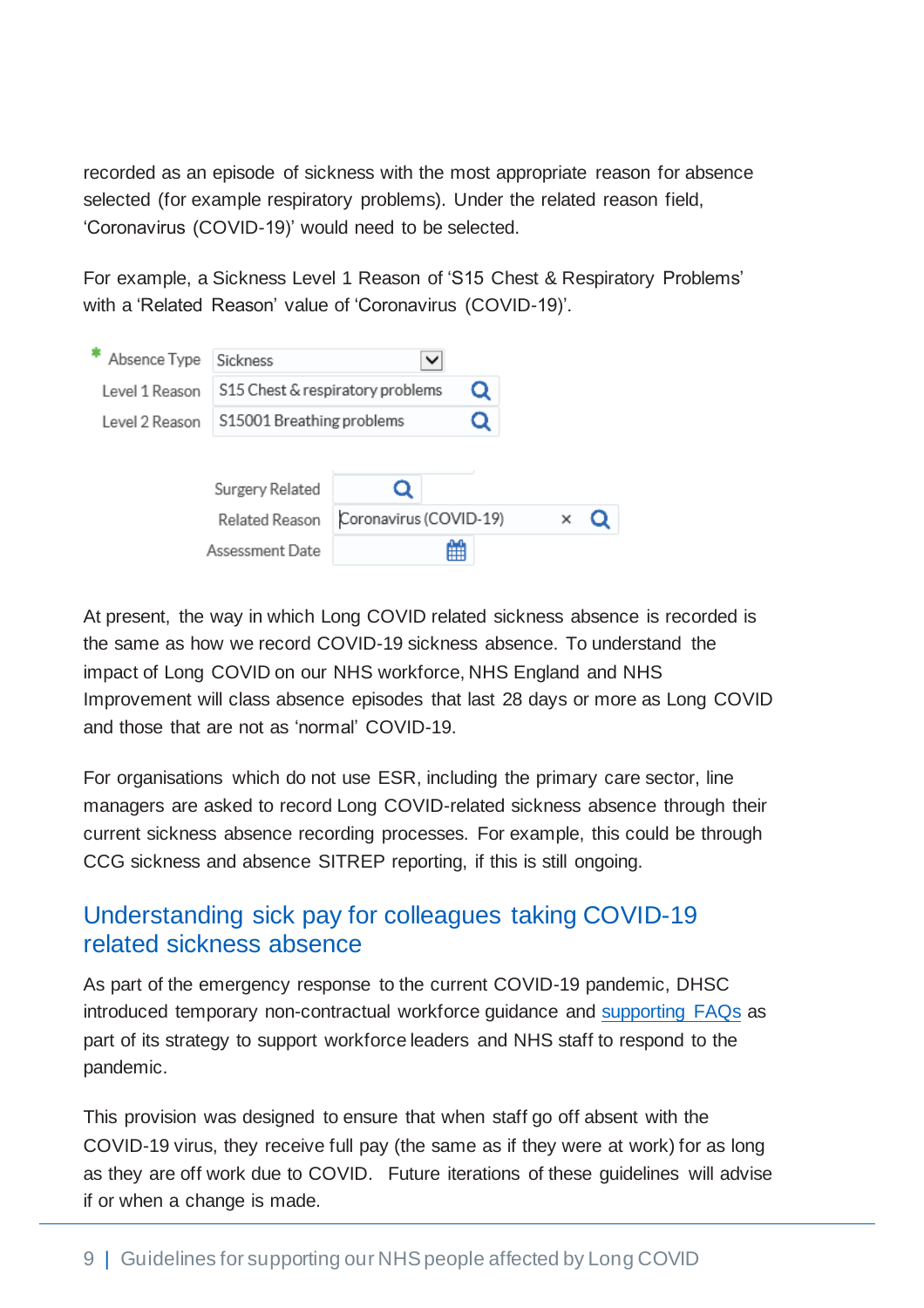For sickness absence that is not related to COVID-19, normal sick pay provisions will apply.

Please note that the above guidance on sick pay predominantly applies to those who are on an NHS employment contract. Please see the later section on 'What do these guidelines mean for colleagues working in primary care, or who are contracted externally to provide NHS services?' to understand what this means for those working in primary care and on non-NHS contracts.

#### How should I manage colleagues on long-term sickness by COVID-19?

Alongside these guidelines, we would encourage all line managers to read the [guidance](https://www.nhsemployers.org/sites/default/files/2021-07/Long-term-covid-absence-guidance.pdf) developed by the NHS Staff Council to understand how employers and trade union representatives can support colleagues with long-term COVID-19 sickness absences. It is worth noting that all NHS organisations have the ability to be flexible in how sickness absence is treated and it is worth being aware of any local policies.

#### Supporting colleagues seeking early retirement

Under existing ill-health retirement regulations in the NHS Pension Scheme, NHS colleagues can be supported into early retirement if they are judged to be permanently unable to fulfil their role and carry out their duties due to ill-health.

If a colleague feels unable to fulfil their role due to their symptoms and they have expressed that they are considering early retirement, this should be treated the same way that an early retirement request due to any other illness would be considered.

The eligibility criteria for early retirement remains the same, in that NHS colleagues seeking early retirement due to ill-health must be considered permanently incapable of their NHS employment or permanently incapable of regular employment of like duration. Members will be assessed on an individual basis and on the evidence provided and will need to satisfy the criteria for entitlement to illhealth retirement.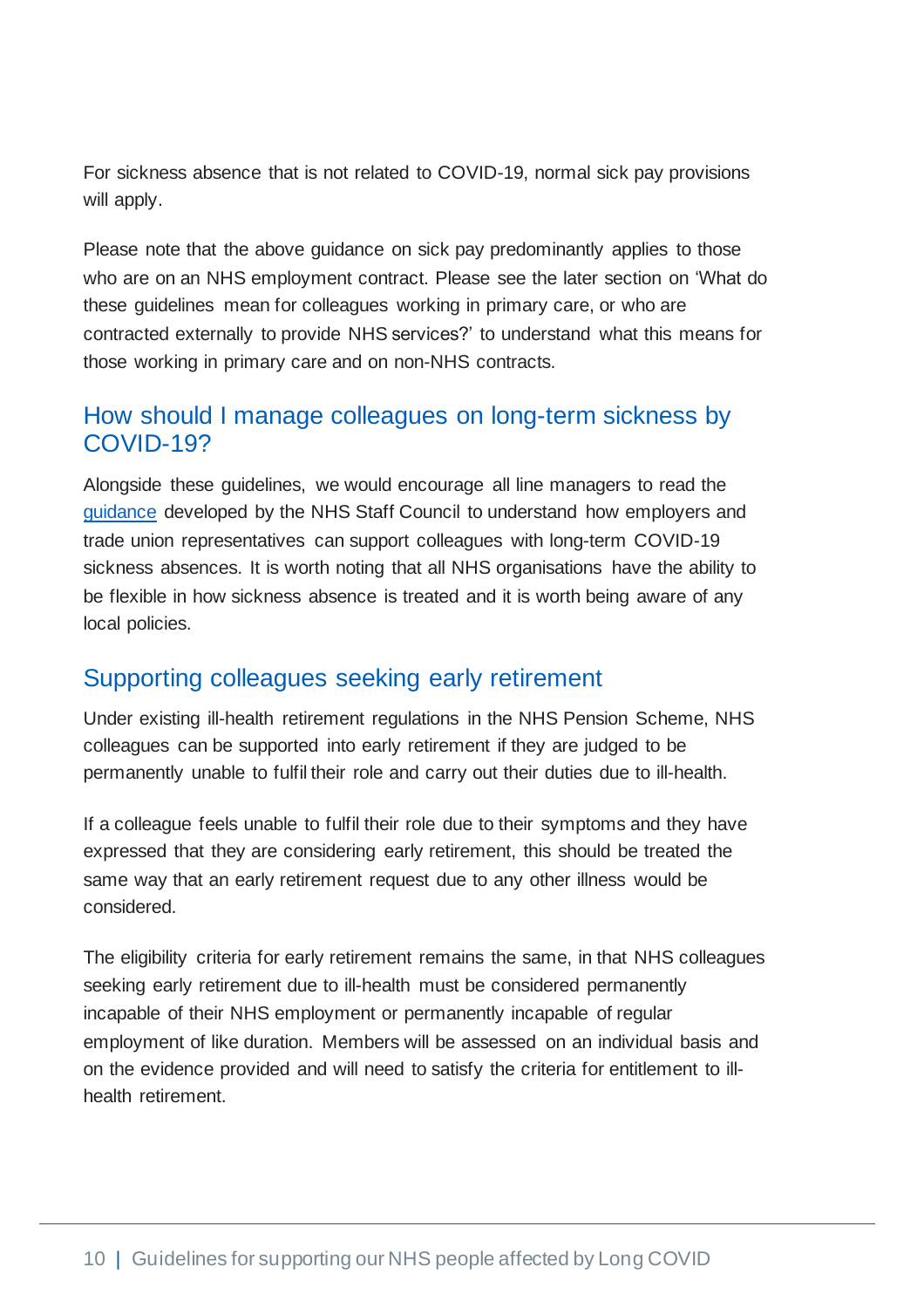#### Supporting locum colleagues, those working in primary care, or those who are contracted to provide NHS services

Colleagues working in primary care who are employed by an independent contractor (for example a GP practice, partnership, Federation or an employing organisation who do not use the NHS Terms and Conditions such as a privately owned dental practice or pharmaceutical chain) may still have access to the DHSC COVID-19 sick pay provision.

During the pandemic, NHS England and NHS Improvement made additional funding available to GP practices via the General Practice COVID Capacity Expansion Fund and encouraged practices to use this funding to offer full pay to those who were absent from work with COVID-19 or suspected COVID-19. The Fund was designed to support additional capacity in general practice and to deliver seven priority areas – one of which was the provision of funding for backfill for staff absences, where it was agreed by the CCG, was required to meet demand, and the individual was not able to work remotely. The details of the Fund are available in letters published in [November](https://www.england.nhs.uk/coronavirus/wp-content/uploads/sites/52/2020/03/C0828_GP-funding-letter-_second-wave_9novreb.pdf) 2020 and [March](https://www.england.nhs.uk/coronavirus/wp-content/uploads/sites/52/2021/03/C1216-SUPPORTING-GENERAL-PRACTICE-ADDITIONAL-120m-FUNDING-FOR-APRIL-SEPTEMBER-2021.pdf) 2021.

#### Supporting colleagues on international sponsorship who need time off due to Long COVID

NHS employees on visas, including international medical graduates, must comply with visa requirements for ongoing sponsorship, this is the responsibility of the sponsor (usually the employer). These include savings levels and minimum income levels. Where an individual requires reduced hours (this could be through medical advice eg occupational health, GP, etc) they may be unable to comply as they will then fall below the required income level. We would advise that this be treated on a case-by-case basis and solutions should be explored through one-to-one conversations between the employer and the employee.

#### Support for doctors in training who take time off due to Long **COVID**

Doctors in training, including those on GP or dental placements, are employed through the national NHS Terms and Conditions either through a local employer, such as NHS trusts or practice, or a single lead employer (also NHS trusts) and therefore will have access to the normal NHS sickness absence provisions.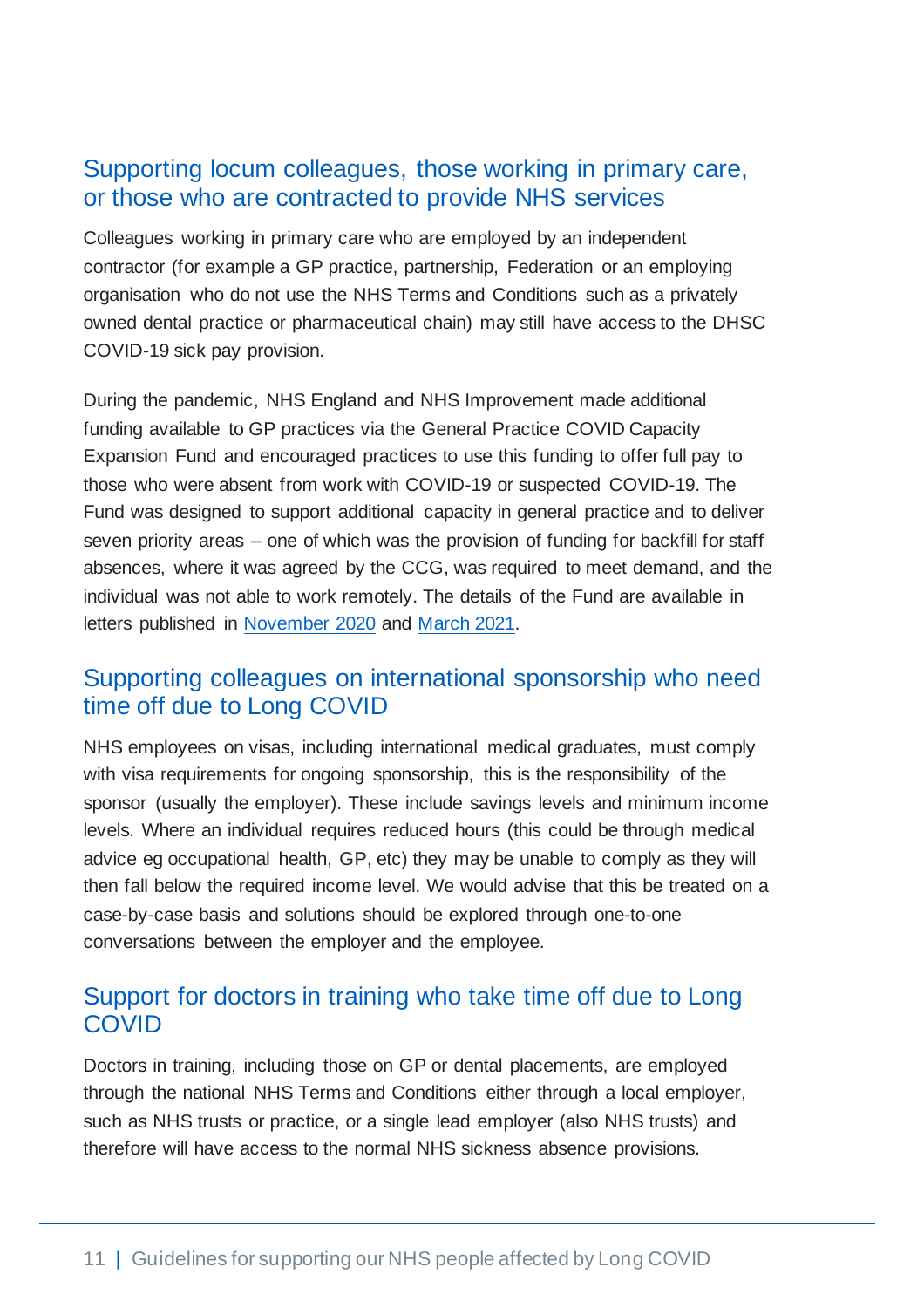## Useful links and resources

COVID-19 pay FAQs, published by NHS Employers and the Department of Health and Social Care. These FAQs applying to NHS organisations, outsourced services and to NHS services commissioned from non-NHS organisations: <https://www.nhsemployers.org/articles/covid-19-pay-faqs>

Unison, the public service union that many NHS colleagues may be members of, have also published the following guide on 'Bargaining guidance on supporting members with Long COVID or post-COVID-19 syndrome'. This guidance can be accessed online at the following link:

[https://www.unison.org.uk/content/uploads/2021/06/Bargaining-to-support-those](https://www.unison.org.uk/content/uploads/2021/06/Bargaining-to-support-those-who-have-long-COVID-final-1.pdf)[who-have-long-COVID-final-1.pdf](https://www.unison.org.uk/content/uploads/2021/06/Bargaining-to-support-those-who-have-long-COVID-final-1.pdf)

In June 2021, NHS Employers hosted a webinar for NHS colleagues to explore what employers and line managers can do to support colleagues with Long COVID. A recording of this webinar, which includes speakers such as the legal firm Capsticks and Professor Ewan Macdonald OBE from the University of Glasgow Director, MacOH Ltd, can be accessed here:

<https://www.nhsemployers.org/events/supporting-your-nhs-colleagues-long-covid>

The Faculty of [Occupational](https://www.fom.ac.uk/) Medicine has published a selection of examples of NHS trusts around the country sharing how they have supported colleagues with Long COVID. These case studies include a helpful video [presented](https://www.youtube.com/watch?v=bryRdjlzqRM&list=PLfPD5ilcfEbit6R2OgezYD9YeNvnniSyb&index=5) by an [occupational](https://www.youtube.com/watch?v=bryRdjlzqRM&list=PLfPD5ilcfEbit6R2OgezYD9YeNvnniSyb&index=5) therapist from The University Hospitals of Derby and Burton NHS Foundation Trust which outlines how managers can support staff with ongoing COVID-19 related symptoms to return to work safely.

#### Further support

If you have any questions about these guidelines or would like to ask for further support, please contact the national Health and Wellbeing team at [ournhspeople.hwb@nhs.net.](mailto:ournhspeople.hwb@nhs.net)